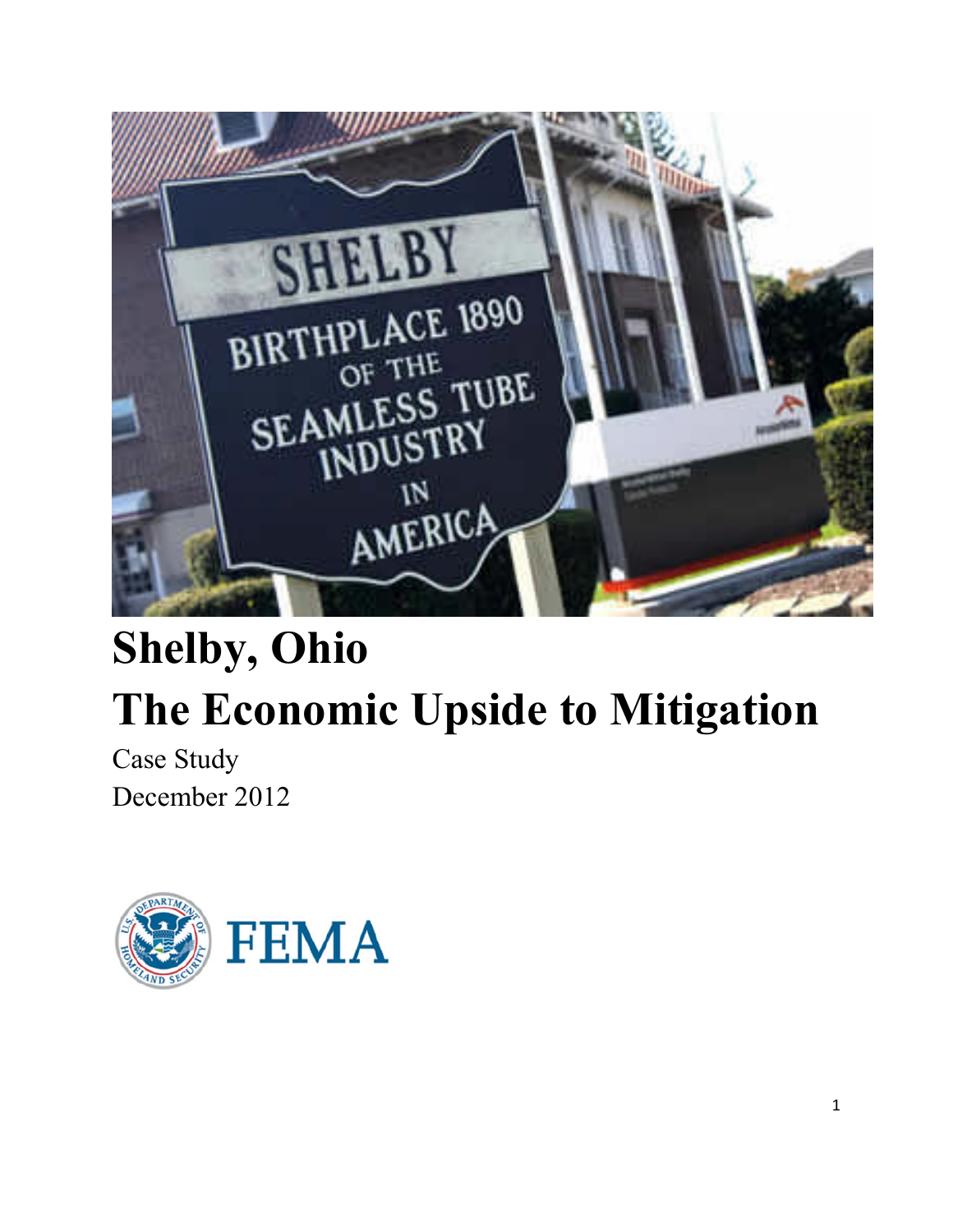# **HAZARD MITIGATION:**

Mitigation professionals promote the fact that for every \$1 spent on mitigation there is \$4 in savings from future disasters. These cost benefits are documented during every project and help to support the national mitigation effort. These savings come from fewer damaged homes to help rebuild or repair as well as fewer lives lost.

Land purchased through the Federal Emergency Management Agency (FEMA) Hazard Mitigation Assistance grants are deed restricted into perpetuity, which means no structure that impedes the flow of water can be built on the site. The purchased land will be kept as green space and maintained by the local jurisdiction.

But what happens when a community has bigger things in mind, like repurposing the green space and using it to revitalize a downtown area with hopes to increase economic growth in their community?

Let's take a look at Shelby, Ohio, dig deeper into a recent acquisition project and see what they have in mind for the town's future.

# **SHELBY, OHIO**

In 2007, the Black Fork of the Mohican River, which runs through the center of Shelby, flooded the town. The central business district and a residential area were hard hit.





*Downtown Residential*

This wasn't the first time flooding hit the town. The city experienced extreme flooding several times over the past twenty-three years and many homes and businesses experienced repeated flooding. In fact the town flooded again in 2011.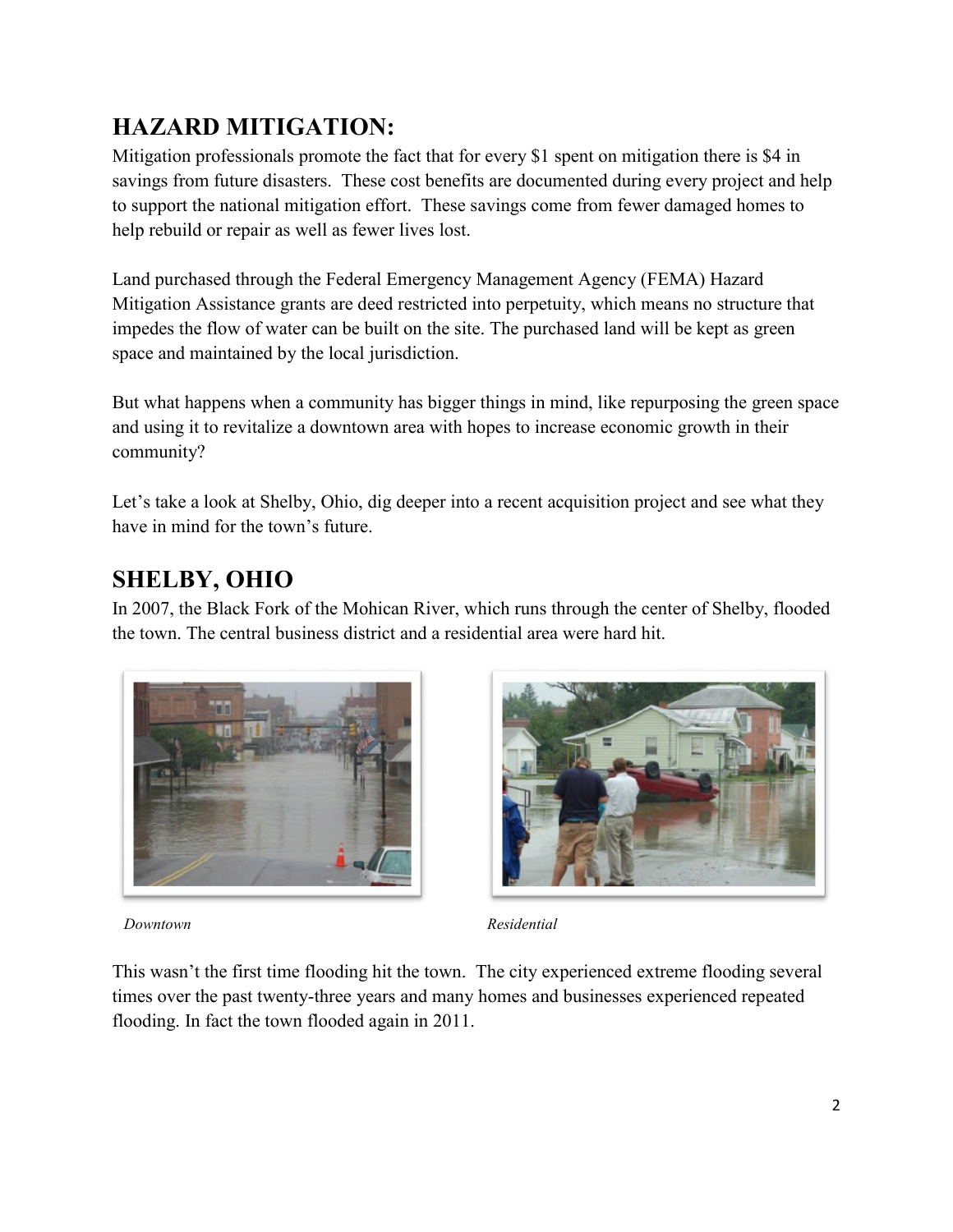











*2011*

Project Coordinator Joseph Gies and other town officials decided to take advantage of funding available from the Federal Emergency Management Agencies (FEMA) Hazard Mitigation Grant Program (HMGP). The HMGP provides grants to states, local governments and Indian tribes for long-term hazard mitigation projects following a major disaster declaration. The purpose of the program is to reduce the loss of life and property in future disasters by funding mitigation measures during the recovery phase of a natural disaster.

City officials applied for grants through the Ohio Emergency Management Agency (Ohio EMA) and were awarded funding for several acquisition projects. FEMA, Ohio EMA and the City of Shelby provided their financial share and purchased forty-six (46) properties destined for demolition. Through other non-FEMA resources, another five (5) properties were acquired, bringing the total to fifty-one (51).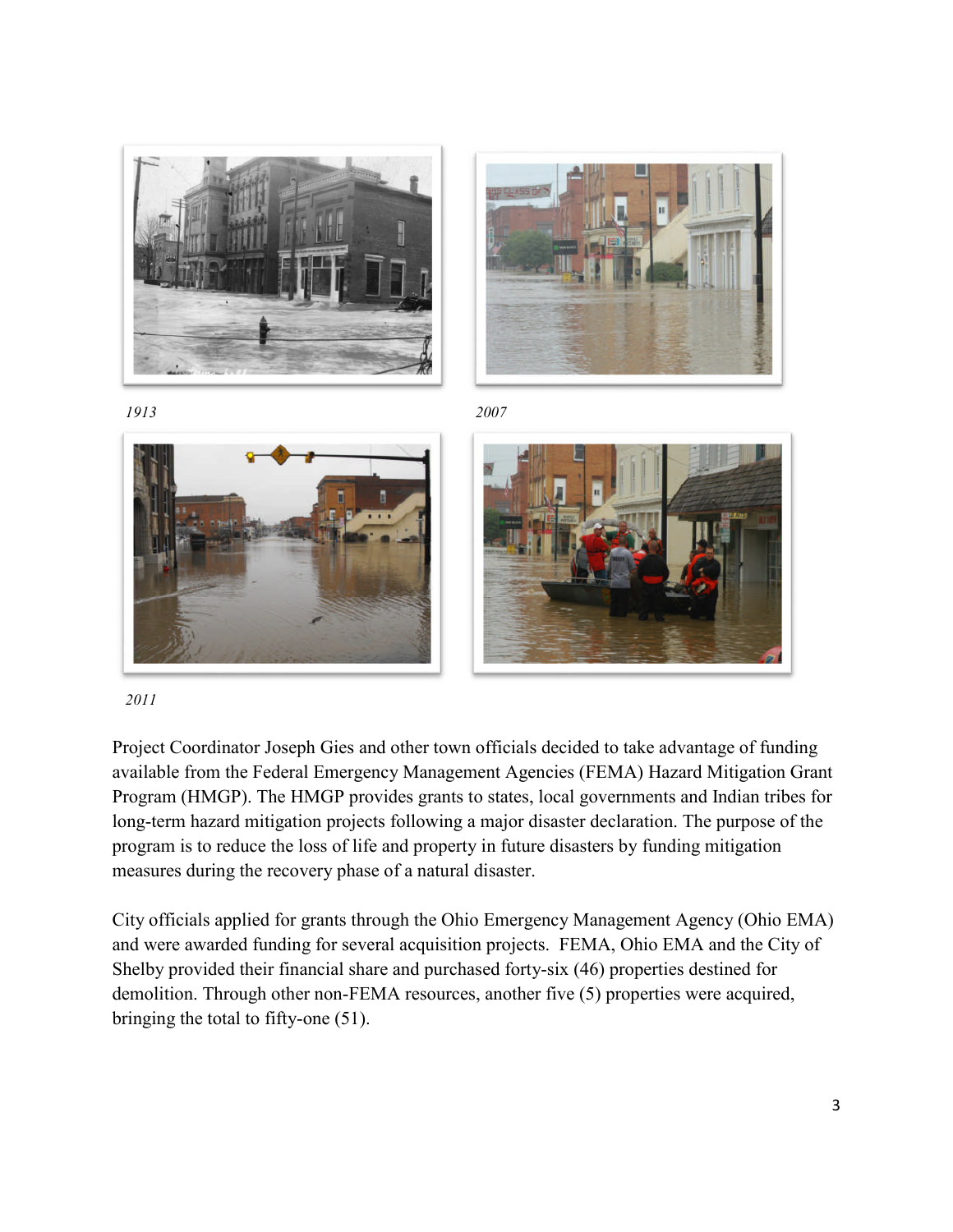The original benefit cost analysis (BCA) estimates were done prior to finalization of the project application reviews. Some alternative projects had to be used, but the BCA figures stayed very much the same, showing that this undertaking more than paid for itself in the cost of current and future damages. In some cases, the BCA figures were even stronger due to the type and value of the alternate projects. The following figures show the value of good hazard mitigation in high risk areas:

| <b>DISASTER EVENT</b>       | <b>BENEFIT</b> | <b>COST</b> | BCA   |
|-----------------------------|----------------|-------------|-------|
| <b>FEMA-DR-1580</b>         | 3,360,079      | 258,932     | 12.98 |
| <b>FEMA-DR-1720</b>         | 6,468,164      | 1,324,295   | 4.88  |
| <b>FEMA-DR-1720</b>         | 7,677,548      | 3,140,435   | 2.44  |
| <b>FEMA-Repetitive Loss</b> | 2,635,702      | 338,600     | 7.78  |
| <b>Claims Program</b>       |                |             |       |

Beside the anticipated savings related to the acquisitions, there will be expenses that are eliminated or greatly reduced, due to the absence of the original public structures in the high risk areas. The cost of FEMA's Public Assistance emergency and permanent work done to restore public facilities following floods can be quite high. An example of these costs from the 2007 floods, DR-1720, in Public Assistance services for Shelby are shown below.

| <b>POST-DISASTER PA</b> | <b>PROJECTS</b> | <b>CATEGORIES</b>    | <b>AMTS PER</b> |
|-------------------------|-----------------|----------------------|-----------------|
| <b>WORK</b>             | <b>TOTAL</b>    |                      | <b>CATEGORY</b> |
| <b>FEMA</b> – Public    | 775,603         | A: Debris            | 126,613         |
| <b>Assistance</b>       |                 | removal              |                 |
| $DR - 1720$             |                 |                      |                 |
|                         |                 | <b>B: Protective</b> | 141,494         |
|                         |                 | <b>Measures</b>      |                 |
|                         |                 | $C:$ Roads $\&$      | 141,250         |
|                         |                 | <b>Bridges</b>       |                 |
|                         |                 | E: Buildings $\&$    | 566,246         |
|                         |                 | Equipment            |                 |

The families that accepted the acquisition projects and left their flooded homes will no longer need to be concerned about elevated flood insurance rates because of the risks of living in a high hazard area. Floods are the most destructive and costly hazard in the U.S. Flood insurance premiums paid by residents in the flood hazard areas can be expensive, but are necessary to protect the property owners' most significant investment and reduce taxpayer funded disaster assistance. The safety of emergency services personnel is no longer threatened by the need to rescue people in the buyout area, which reduces costs and improves service for city residents, the NFIP itself, the recovery programs, and the list goes on and on.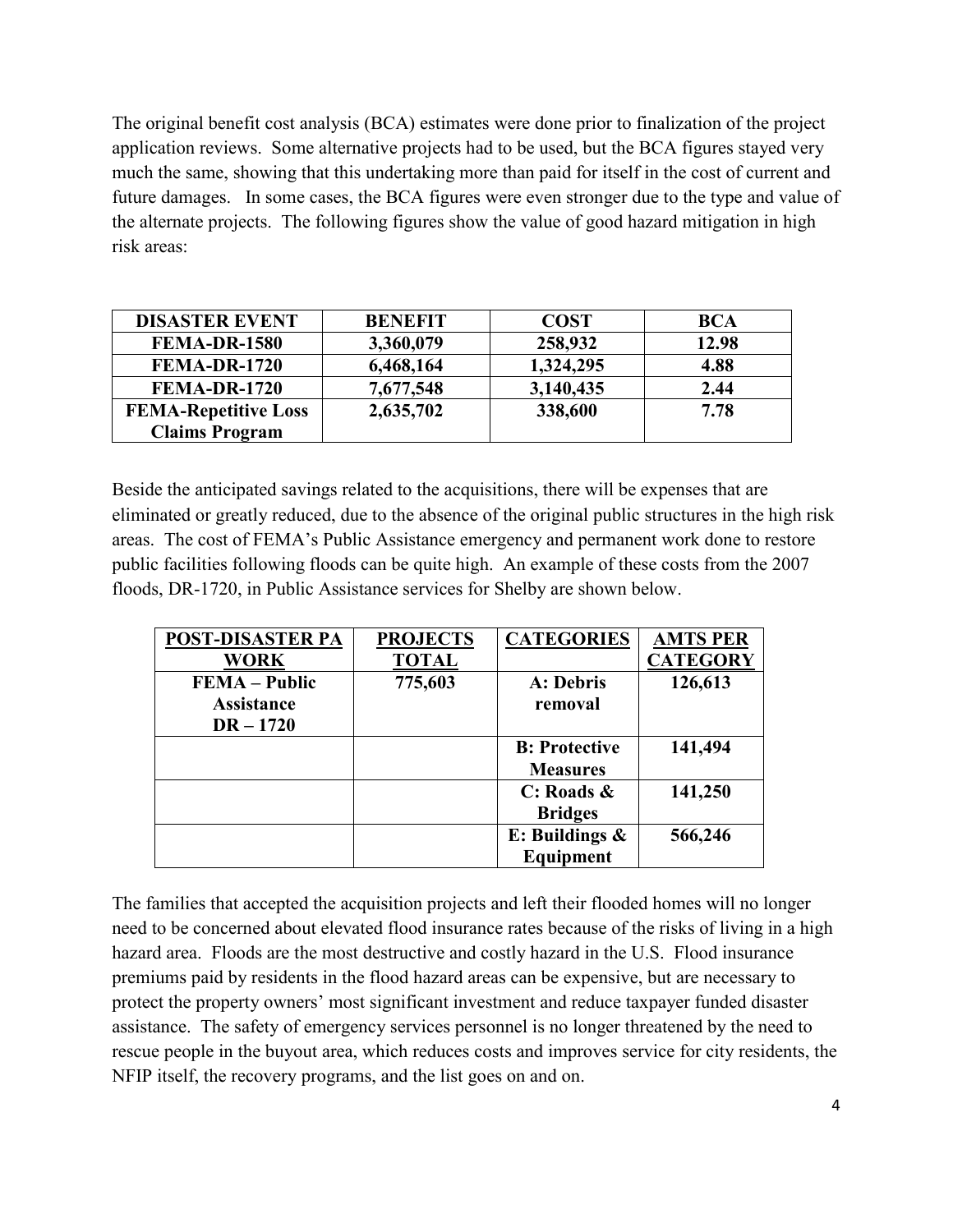In addition to FEMA, Ohio EMA and the City of Shelby, acquisition funding was obtained from the Neighborhood Stabilization Program, an arm of the Housing and Urban Development Agency, and Nature Works, part of the Ohio Department of Natural Resources. Through these non-FEMA resources five (5) more properties were removed from harm's way.

One of the more valuable benefits of the acquisition project is the reduction of the higher cost flood insurance policies. Two of the acquired properties were eligible for the Repetitive Flood Claims grant program because of the number of times they had been damaged by flood, and the high cost of paying out on the homeowners flood insurance claims. In one case, there had been six (6) claims between 2003 and 2008 for a total of \$118,773 in damages. Another case that qualified for this program had had four (4) claims between 1987 and 2008, for a total of \$173,006 in damages. These, along with other insured properties that were part of the acquisition project, will no longer pay the more expensive flood insurance premiums, nor will they have their homes and possessions in jeopardy every time it rains.

Because of the mitigation work done to reduce flood risks, Shelby, a member of the Community Rating System (CRS), has received a CRS rating of 8, making Shelby property owners eligible for a ten-percent reduction on their flood insurance premiums.

| <b>FUNDING SOURCE</b>                                              | <b>PROJECT</b><br><b>TOTAL</b> | <b>AWARD</b> | <b>COST</b><br><b>SHARE</b>                        | <b>NUMBER OF</b><br><b>PROPERTIES</b> |
|--------------------------------------------------------------------|--------------------------------|--------------|----------------------------------------------------|---------------------------------------|
| $FEMA - HMGP - DR$<br>1580<br>(Hazard Mitigation Grant<br>Program) | 202,783                        | 147,239      | 55,544.00<br>State- $16\%$<br>Local- $11.4\%$      | 7                                     |
| $FEMA - HMGP - DR$<br>1720                                         | 764,245                        | 572,720      | 191,525.00<br><b>State-17.8%</b><br>Local- $7.3\%$ | 17                                    |
| $FEMA - HMGP - DR$<br>1720                                         | 2,292,385                      | 1,529,946    | 762,439.00<br><b>State-26.7%</b><br>Local- $6.6\%$ | 20                                    |
| FEMA – RFC, FY 08<br>(Repetitive Flood Claims<br>Program)          | 279,454                        | 279,454      | <b>None</b><br><b>Required</b>                     | 2                                     |
| <b>Utz Properties (Park</b><br><b>Funds</b> )                      | 29,965                         | 0            | 29,965                                             | 2                                     |

#### **CITY OF SHELBY, OHIO FINAL ACQUISITION AND RESTORATION PROJECTS**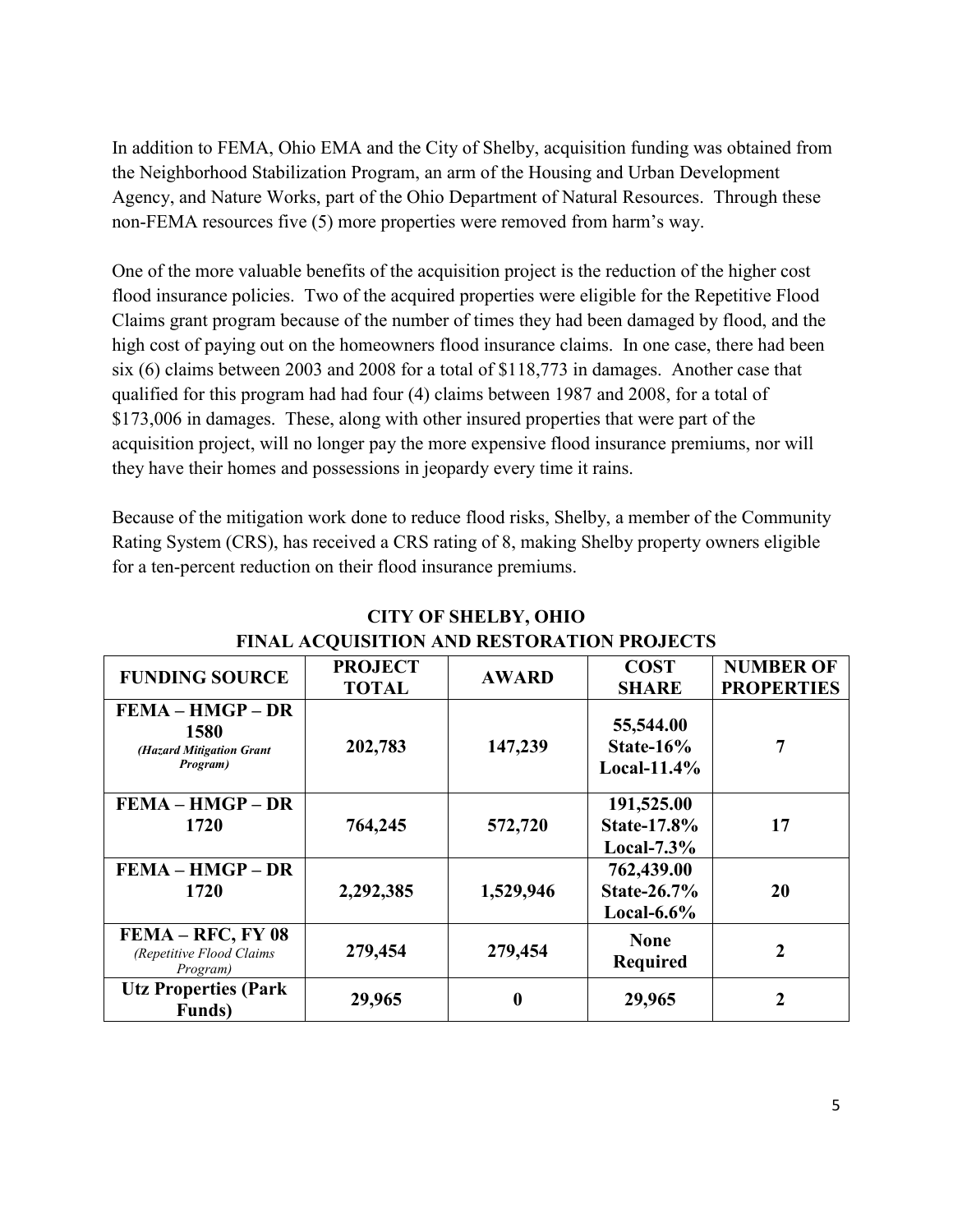| <b>Patton Bldg (NSP)</b><br><b>Funds</b> )<br>(Neighborhood Stabilization<br>Program) | 24,459    | 18,000    | 6,459     | 2  |
|---------------------------------------------------------------------------------------|-----------|-----------|-----------|----|
| <b>Pavilion (Nature)</b><br>Works)<br>(Ohio Dept. of Natural<br>Resources)            | 45,000    | 24,000    | 21,000    |    |
| <b>TOTAL PROJECT</b><br><b>COSTS TO DATE:</b>                                         | 3,638,291 | 2,571,359 | 1,066,932 | 51 |

#### **A total of \$ 3,638,291 was spent on the acquisition portion of the project.**

#### **RESIDENTIAL AREA:**

The much-needed mitigation project pumped up the local economy with acquisition dollars going to the homeowners and funding to local crews to demolish the houses. There were also other financial benefits, for example fees for realtor, movers and rent for apartment owners just to name a few.

Many of the homeowners remained in the town after their houses were acquired which helped the city maintain the tax base. The city does have tax incentives for remodeling and new construction for both residential and commercial properties; however it's too early to tell how these benefits will increase the city's tax base in the future.

Joseph Gies, project coordinator for the City of Shelby, spearheaded the acquisition and learned a lot during the process. "It was a great deal of work, but I felt satisfaction knowing we took many families out of harm's way," he said.

City Engineer Ray Lenczowski also played a key role in the project. Both he and Joseph will continue to be key players in the future growth of the city.

The green space is still in a special flood hazard area and flooding will still occur, but removing the impacted structures will reduce future major impact in the area. Two homes in this area were not purchased because of local ordinances, so future flooding to those homes might still occur, but there are flood protection measures that could be applied to reduce damages when flooding does occur.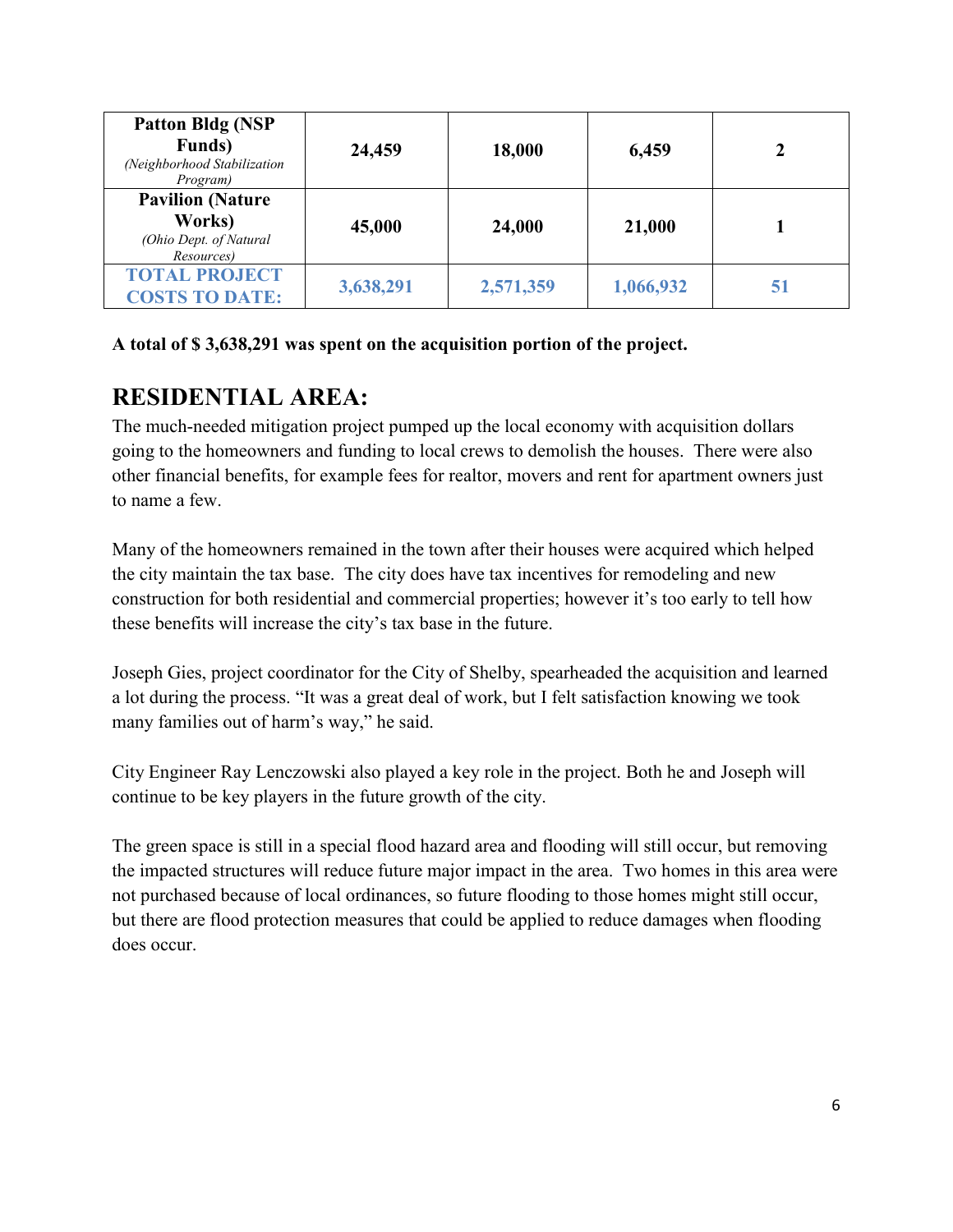



*Before After*



Mr. Norris Baker and his wife Susan didn't know about flood insurance or the flooding problem in Shelby when they purchased their house in 1970. After experiencing flooding in 1987, 2007 and 2011 plus worrying every time it rained, they were happy to qualify for the acquisition program.

"Although we hated to lose our house after forty-one years we both feel much better now when it rains," said Mr. Norris. The Norris' continue to live in the area.

## **DOWNTOWN**

The central business area was also hard hit and after removing several damaged buildings the city was faced with vacant lots in the downtown area.

Understanding that the chance of downtown flooding is very high, the city searched for ways to improve the area under current hazard mitigation and floodplain guidelines.

With limited redevelopment opportunities, city leaders were searching for a way to increase foot traffic near downtown businesses. The concept of a park soon arose, and city leaders began looking for funding. Officials thought a park could be created which would function as both a park and a venue for community events, which they hoped would bring visitors downtown.

The Central Park Master Plan Steering Committee was created, and funding for a Master Plan was provided by the Shelby Park Board, the Friends of the Black Fork and the Richland County Foundation. The plan included input from the whole community including local residents, city officials, the park board and others. Stantec, an engineering company, was also consulted to ensure the proposed design would not cause additional flooding.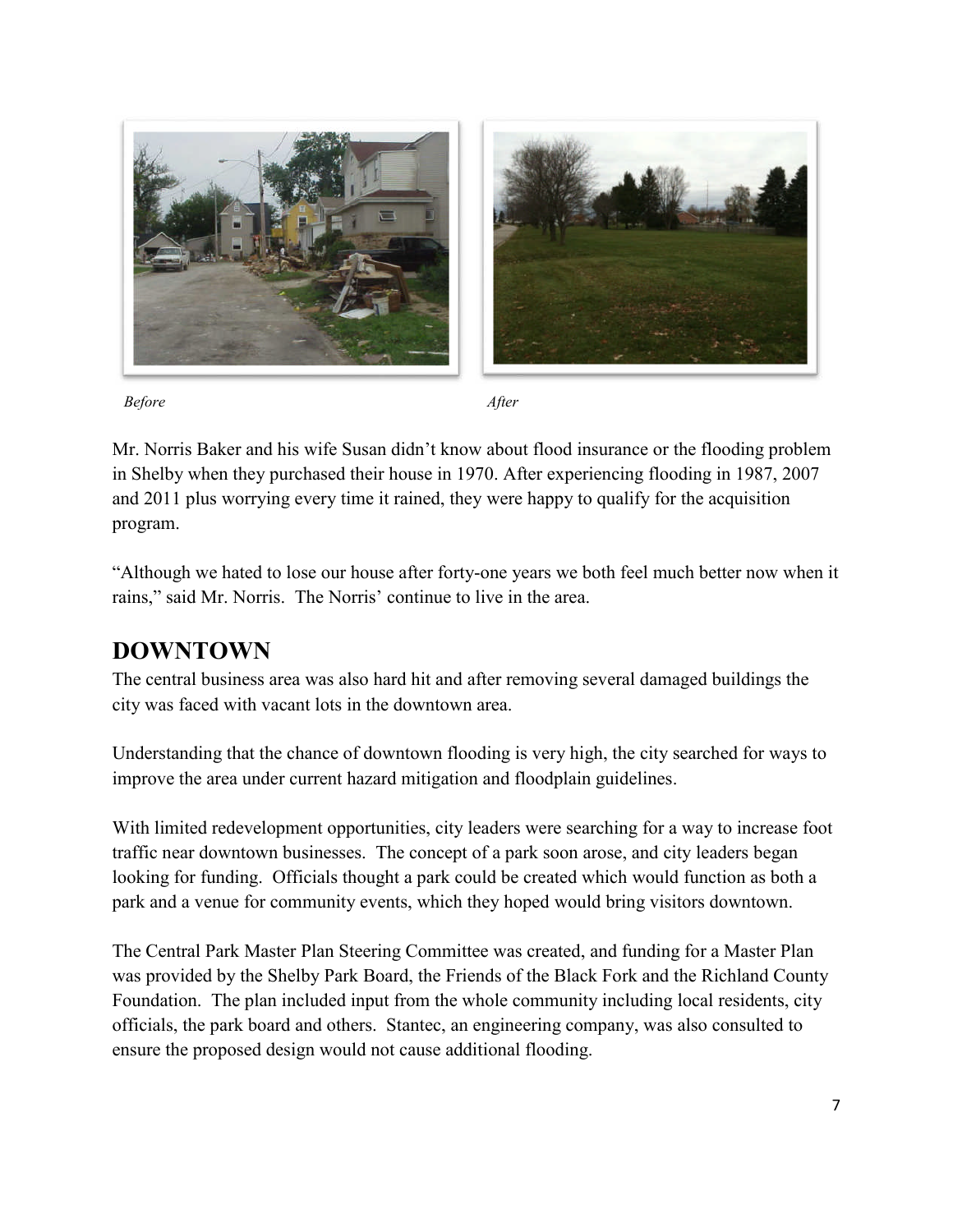

*Current Proposed park*

Phase I, the park, is a Main Street facing square, designed to be a welcoming meeting place, with a fountain, landscaping that provides a relaxing atmosphere, and an area conducive to special events designed to encourage gatherings. A variety of names are being considered, among them, the Black Fork Commons, Shelby Central Park and others.



*Current Proposed River walk*

Future phases will include the Black Fork Corridor, where river edge walking paths, a pedestrian bridge, and reforestation along the waterway will encourage people to enjoy their river.

The Great Lawn will contain amphitheater seating against the upward slope of the area, a stage pad to allow flood waters to flow freely and more walking and biking paths that tie into the Black Fork Corridor pathways.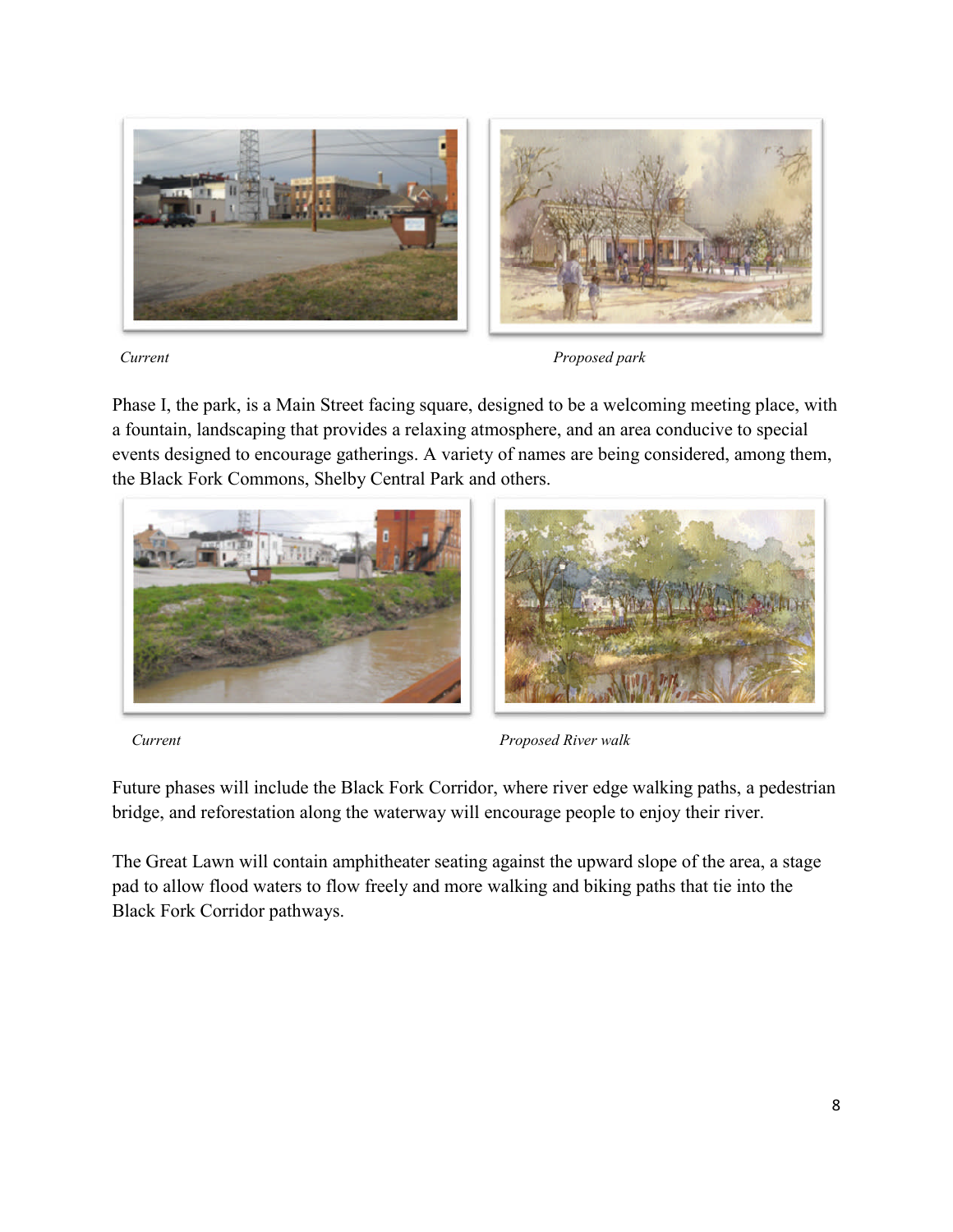

*Before Proposed amphitheater*

The final stage in the design will be the park road that meanders around the area, with roundabouts, handicapped parking areas, an attractive streetscape and reforestation of the ridge that elevates the property above the floodplain. While areas of the park that were funded with federal mitigation dollars are restricted to open space, the park was designed to limit paved areas. The design accommodates this ruling by limiting the paved areas, using permeable materials, and placing them in those portions of the properties that were purchased with non-federal funds.

The \$1 million dollar project design is complete. Work on the park should begin in 2013. The community development director wants to generate interest in the park which should bring in additional tourism dollars to the area. With the help of a local marketing firm, Mayor John hopes to brand the city into a place of positive vibrations.

"We wanted to turn the Blackfork River area from an area that was a source of devastation into a positive resource for our community," said Mayor Marilyn John.

Flooding in the downtown area is still possible, and all aspects of the park will be built to be "flood resistant." All structures will comply with the City's floodplain regulations as well as the deed restrictions for the properties. The idea is to build the features so when a flood event occurs, it is easily cleaned up and they start moving ahead again.

Some flood resistant elements include 19 retention basins that are located outside the proposed park, in various areas of the town. Within the park, permeable surfaces have been included in the design wherever possible. Every effort has been made to move flood waters quickly through the area, while controlling flood damage downstream by using tactics that allow absorption into the water table rather than having massive amounts of water racing across the surface and further swelling the river.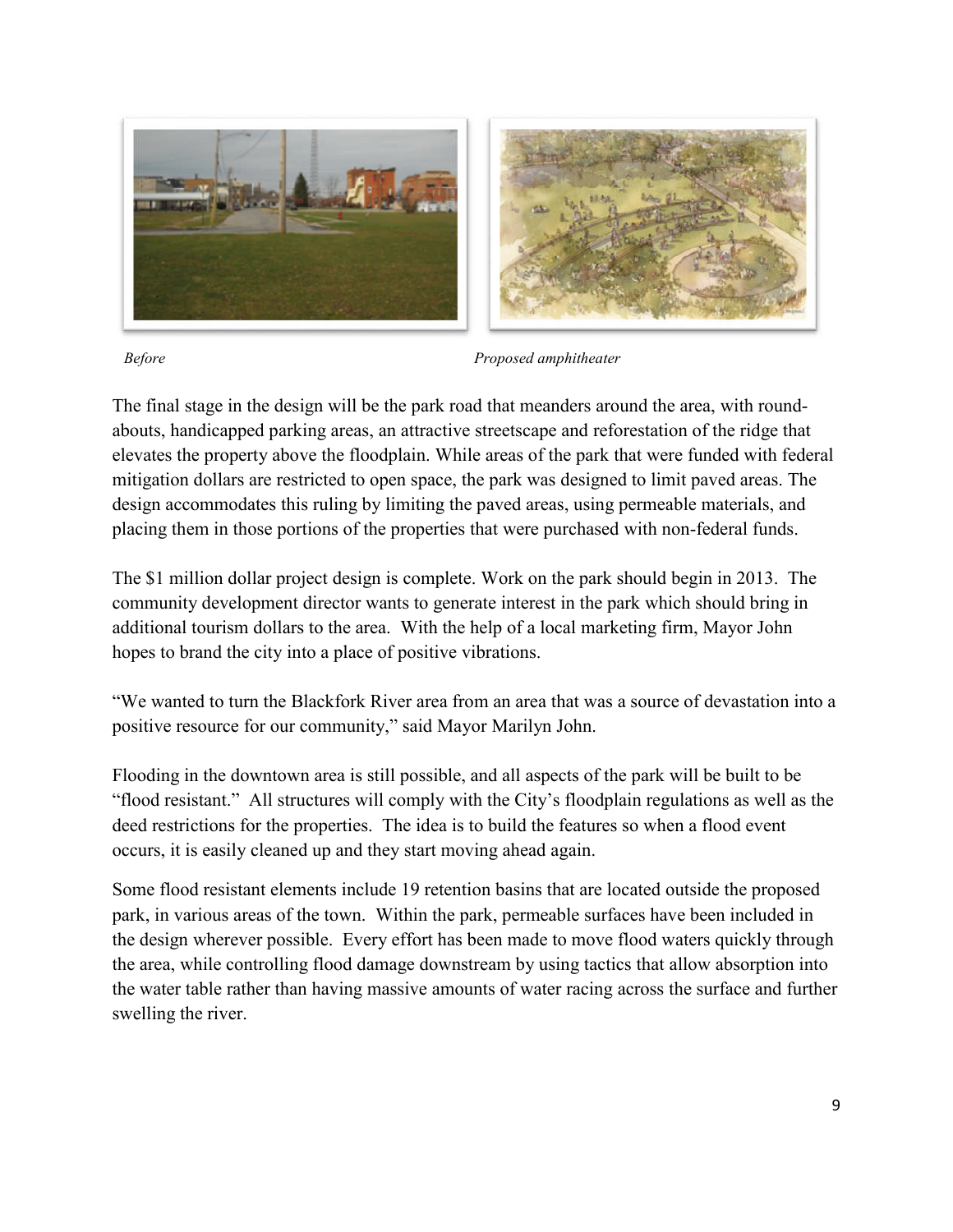To further the risk reduction, Shelby officials are working with the Muskingum Watershed Conservancy District (MWCD) to develop additional long-term solutions to mitigate the effects of future flood events. The MWCD, a political subdivision of the State of Ohio, is tasked to develop and implement a plan for flood reduction and water conservation in the 8,000-squaremile Muskingum River Watershed, in which the City of Shelby is located. In 2011, the longdormant Blackfork Subdistrict was revitalized through a unanimous vote of the MWCD Board of Directors with a focus on development of a plan to control flooding along the Blackfork and the communities in its watershed. This ongoing effort has led to the installation of a high-tech stream gauge in the downtown area in the Blackfork as well as additional stream and precipitation gauges in the area. United States Geological Survey's (USGS), Ohio Water Science Center, that designed and installed the system, will investigate and develop potential solutions to further mitigate future flood events for the citizens of Shelby and surrounding communities along the Blackfork.

While manufacturing is still the foundation of Shelby's economy, the support of the downtown businesses has increased residents' desire to buy locally and has been enhanced by the promise of many events that will be offered at the park.

## **THE ECONOMICS:**

This is a town that works together to achieve their goal. And the new concept of "whole community" is already engrained into the citizens of Shelby.

By working together, they expect to improve the quality of life in Shelby and experience an upswing in economic growth.

According to the Central Park Master Plan Steering Committee executive summary, "The conceptual design for this park and its subsequent construction is key to the larger issue of the revitalization of Shelby's downtown. People coming downtown are what the existing businesses need and are needed to attract future private investment there. We see the creation of a renewed civic space in the Shelby downtown area, with amenities including a walking/biking trail, event pavilion and amphitheater, as the engine that can do it."

Working with a local marketing firm, Lantz Star Graphics, the city is hoping to rebrand downtown Shelby to reflect a more purposeful environment. New banners, street signs and other materials are being developed that will carry the message throughout the county and beyond.

What will be the economic outcome for the city? According to Christina Thompson, the newly appointed community and economic development coordinator, the city will build a place for new businesses to thrive and will also increase tourism in the area.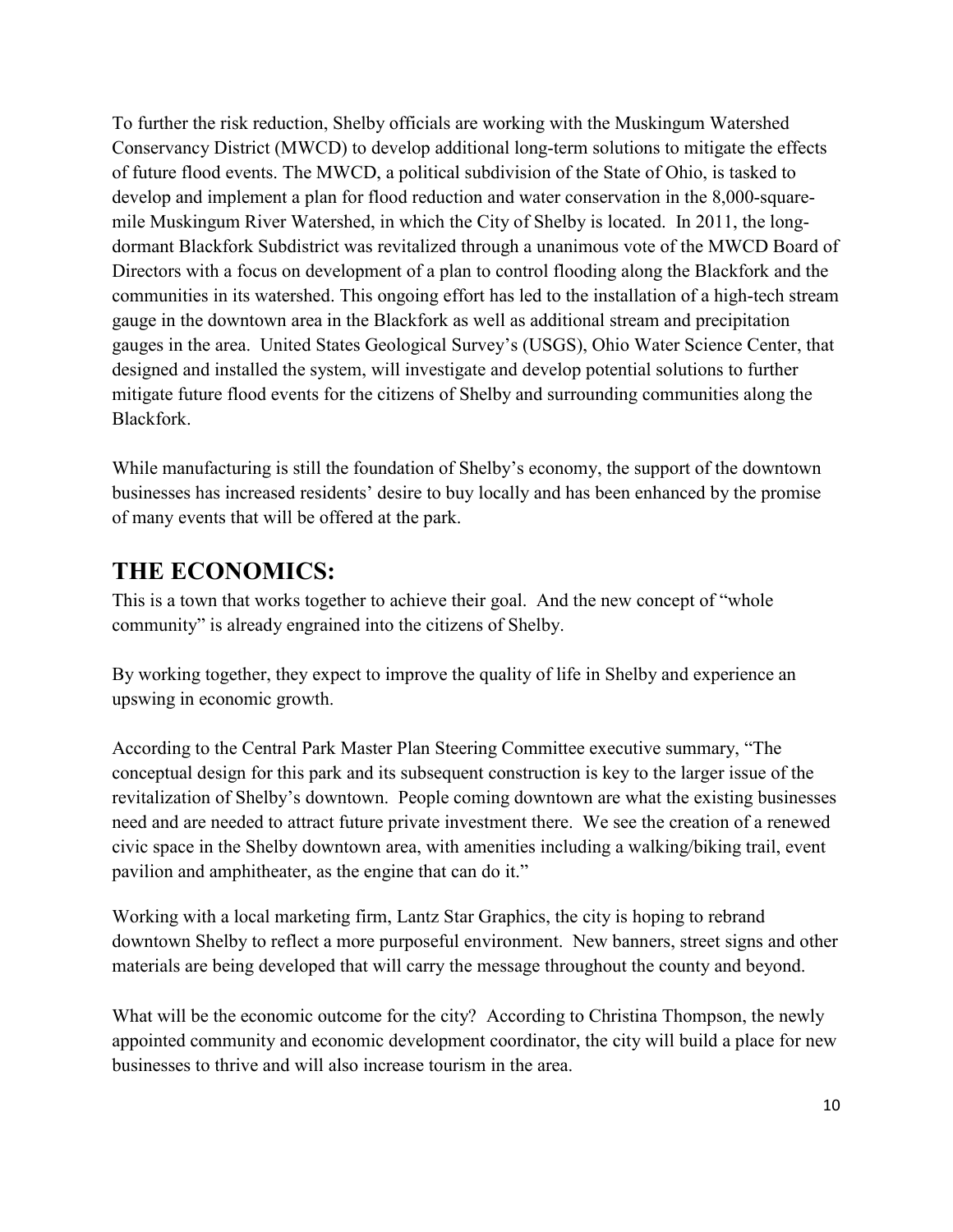Shelby's new park will not only enhance the Downtown curb appeal, but the park will provide a multitude of benefits to the community. With the inclusion of the arts and wellness in Shelby's new park, research has shown that the enhancements will be:

1) Social – Using the open space for community events will build social capital by allowing people of all ages to interact as well as connecting organizations to the community.

2) Wellness – The open green space, bike trail and ice rink will encourage wellness in the community. With that, Shelby's recently restructured Health Department will be focusing more on community wellness activities.

3) Cultural/Cognitive – Summer concerts, which are held weekly, will be more visible in the new park amphitheater, compared to where the concerts are currently held. This will cultivate the minds of community members.

4) Economic – Events in the Downtown Shelby park will offer convenience to residents and visitors, so they can easily access and patronize Downtown businesses.

Although unable to put a dollar figure on the anticipated economic growth for the city, Christina and other city officials hope to bring revenue into the city through increased tourism and small business growth and development.

The long-term outcome of the city's mitigation efforts will definitely be a boost to the economy in Shelby, Ohio, and its citizens for years to come.

#### **SUMMARY:**

FEMA's hazard mitigation efforts in Ohio and around the country are the cornerstone to helping communities avoid future disasters. Cities such as Shelby can benefit in many ways from hazard mitigation efforts. They can reduce future damage to homes and businesses and they can help grow their economy by being creative in building parks and recreational areas that attract tourism.

Their efforts are to be commended and should be a vision for other communities across the country experiencing reoccurring disasters.